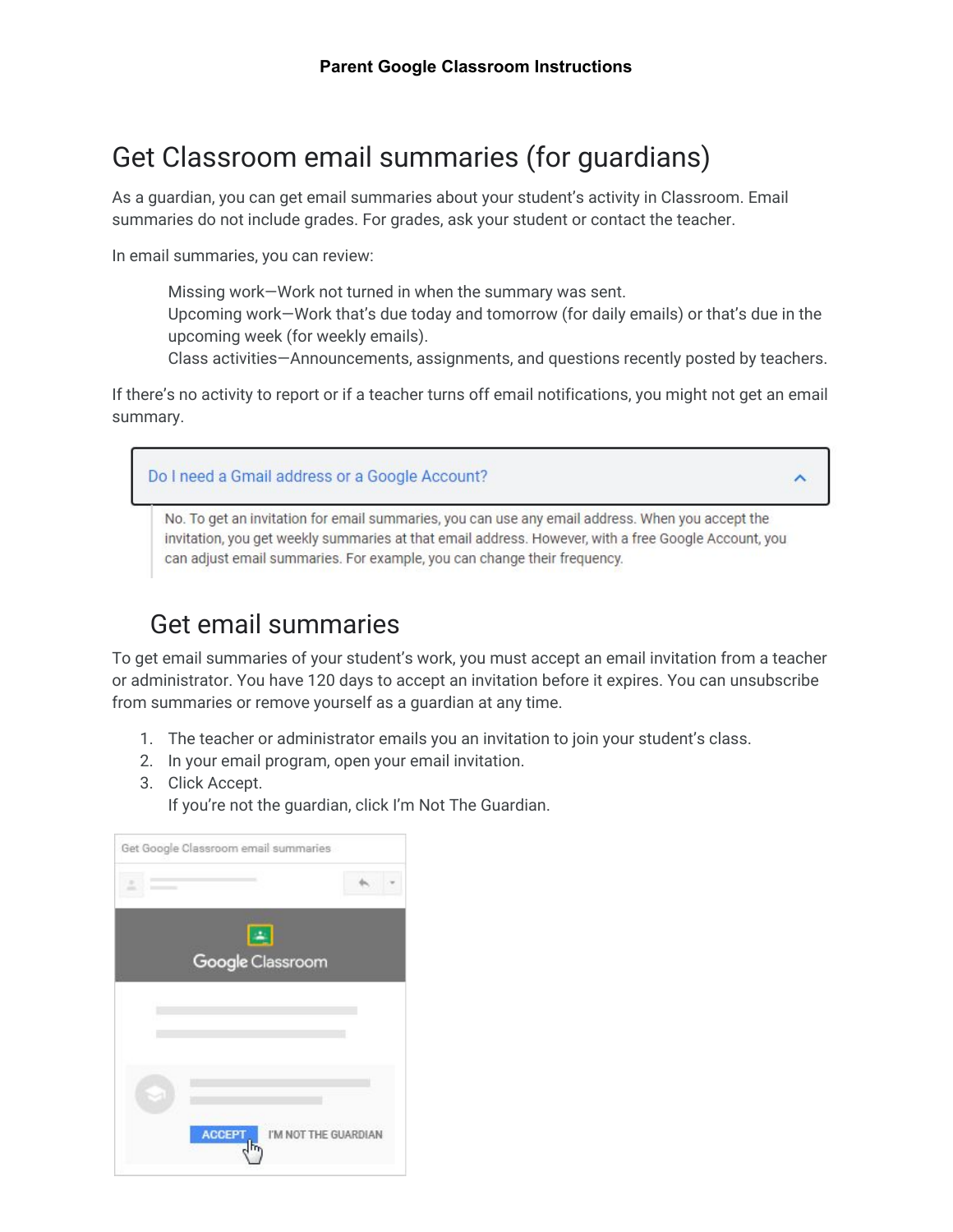4. Click Accept to confirm.

When you accept an invitation, you and your student get an email confirmation

Invitations from the teacher to join the class will go to the email address that you have on file in our Aspen Student Information System

## Manage summaries

1. In your email program, at the bottom of any email summary, click Settings.



- 2. If you haven't already, sign in to your Google Account.
- 3. Under Frequency, click the Down arrow and choose when to get summaries: Weekly

Daily (Monday–Friday) No summaries

| <b>Email settings</b> | E X |
|-----------------------|-----|
| Frequency             |     |
|                       |     |
| Weekly<br>վեր         |     |
| Daily                 |     |
| No summaries          |     |

## Create a Google Account in the email summary to access summary settings

If the email address that you get summaries delivered to isn't a Google Account, you can create a new Google Account with that address. Then, you can see and update the email summary settings.

1. In your email program, at the bottom of any email summary, click Settings